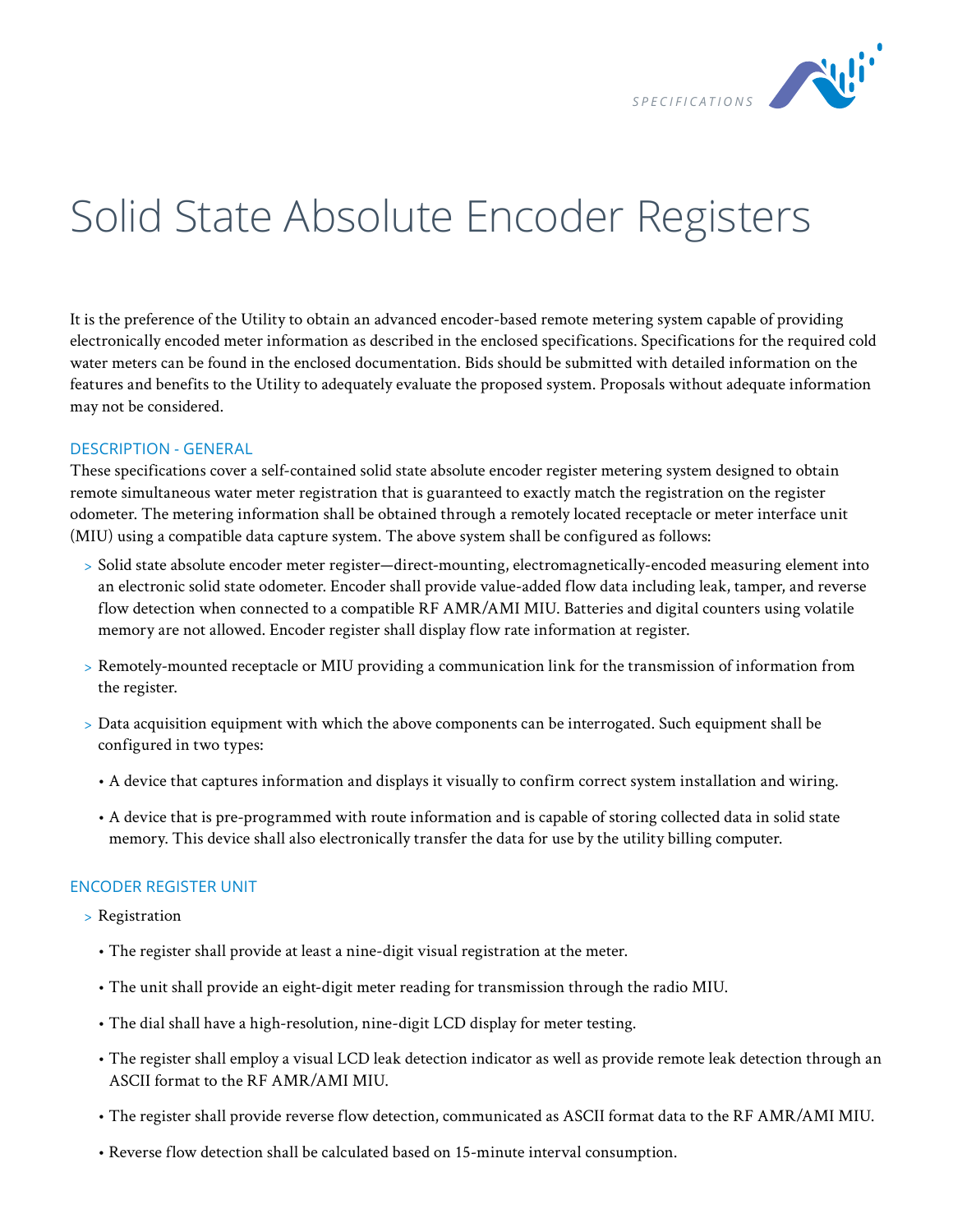

- The register shall provide an indication of days of zero consumption, communicated as ASCII format data to the RF AMR/AMI MIU.
- The manufacturer will guarantee that the reading obtained electronically matches the LCD odometer reading on the register.
- The register should accumulate and register consumption without connecting to a receptacle or MIU.
- The register shall display flow rate information.
- > Mechanical Construction

The registers should be manufactured in two different versions, one for inside set application and one for pit set.

- > Inside Set Version
	- The unit must be constructed of high-strength polycarbonate and possess a hermetic sonic-weld seal. Registers for inside set applications should be oil-free designs.
	- The register shall be attached to the meter case by a bayonet attachment. Fastening screws or nuts shall not be required. A tamperproof seal pin shall be used to secure the register to the maincase.
	- The register shall be removable from the meter without disassembling the meter body and shall permit field installation and/or removal without taking the meter out of service.
	- Provision shall be made in the register for the use of seal wires to further secure the register.
	- Terminal screws must be accessible on the register for transmission wire connection to the remote receptacle or a future AMR/AMI system. A permanently-potted wire connection shall be available for pit set meter applications.
- > Pit Set Version
	- The unit must be constructed in a roll-sealed copper shell and glass lens assembly.
	- The register shall be attached to the meter case by a bayonet attachment. Fastening screws or nuts shall not be required. A tamperproof seal pin shall be used to secure the register to the maincase.
	- The register shall be removable from the meter without disassembling the meter body and shall permit field installation and/or removal without taking the meter out of service.
	- Provision shall be made in the register for the use of seal wires to further secure the register.
	- Terminal connections must be permanently-potted so that the terminal cover cannot be removed.
- > Electrical Construction
	- The solid state absolute encoder register shall incorporate an Application Specific Integrated Circuit (ASIC) and firmware designed to verify accurate measurement, information transmission, and data integrity.
	- Connection shall be made to the register by three screw-type terminals sonically inserted into the register top. Access to the terminals shall be available to all register models with the exception of a permanently-potted version. A port cover shall be provided to cover the terminals after they have been wired.